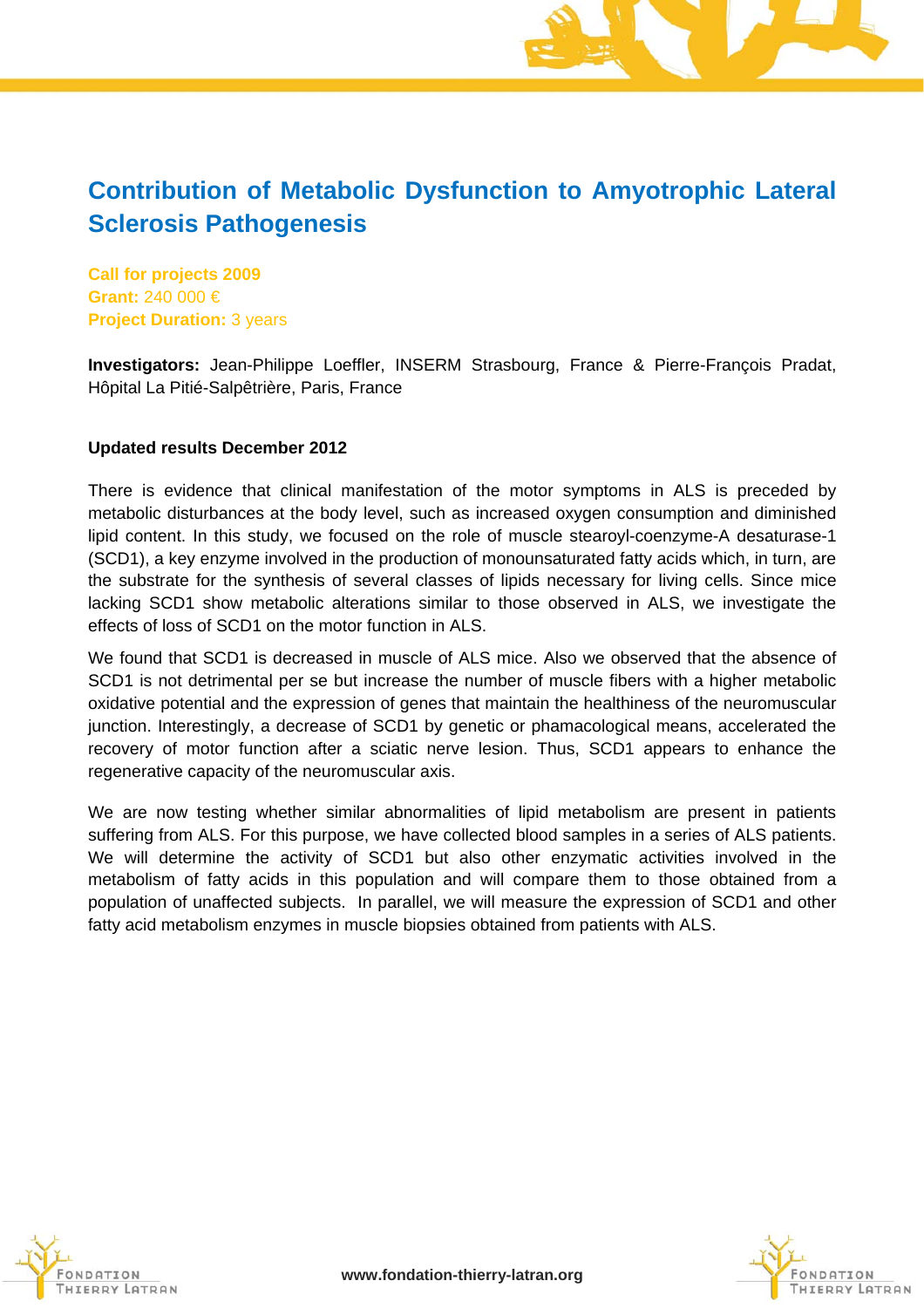



The microphotograph shows a healthy neuromuscular junction in the muscle of a mouse lacking SCD1, as visualized by an immunofluorescent approach. The axon of the motor neuron appears in green, whereas the muscle structure that receives the neuronal input appears in red. Muscle nuclei are in blue.





**www.fondation-thierry-latran.org**